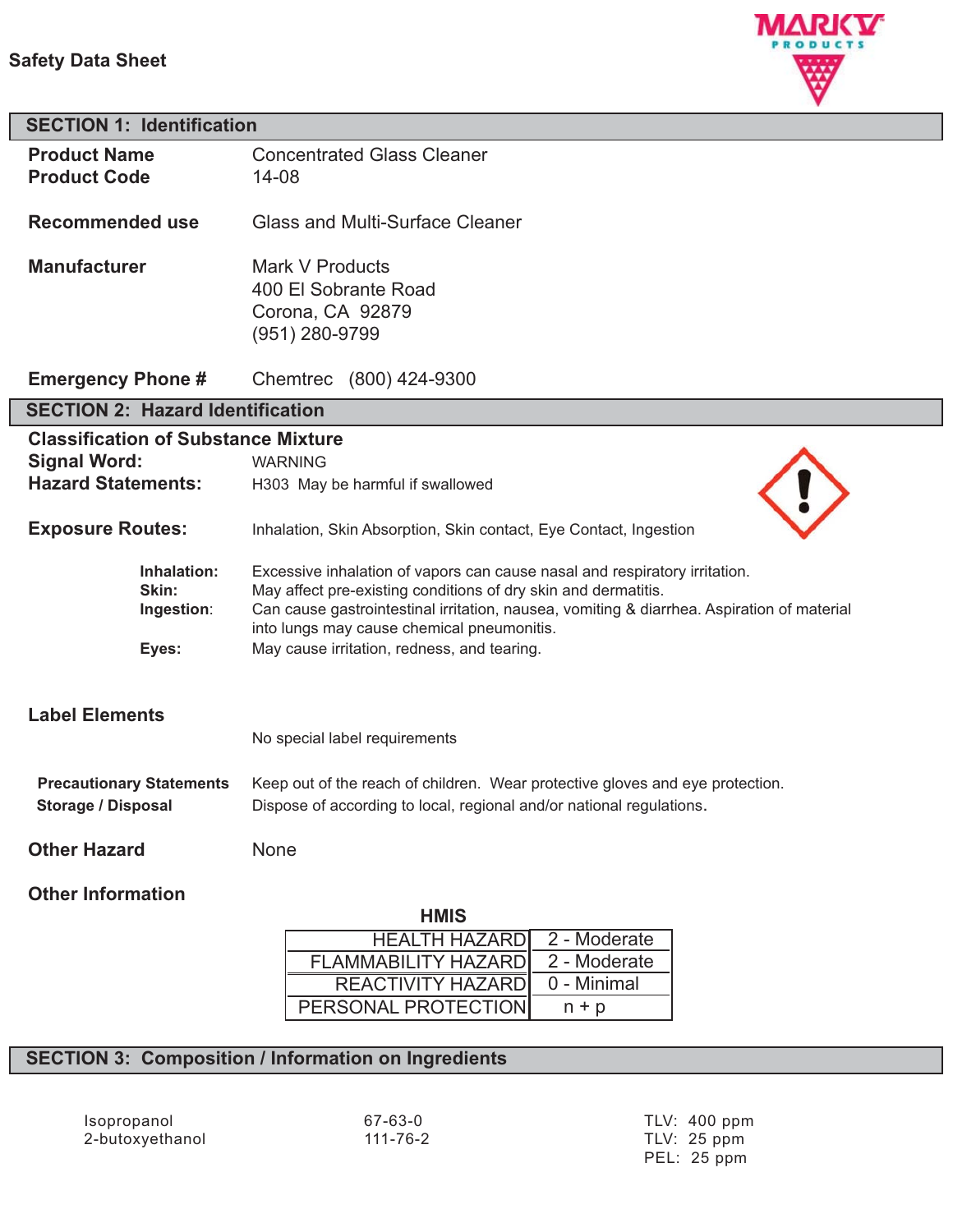### **SECTION 4: First Aid Measures**

### **Description of first aid measures**

| Inhalation | Remove to fresh air. If breathing is difficult, administer oxygen. If breathing has stopped, give   |
|------------|-----------------------------------------------------------------------------------------------------|
|            | artificial respiration. Call physician if you feel unwell.                                          |
| Skin       | Wash with soap and water. Remove contaminated clothing and wash before re-use.                      |
| Eye        | Rinse cautiously with water for several minutes. Remove contact lenses, if present and easy         |
|            | to do. Continue Rinsing. If eye irritation persists: Get medical attention                          |
| Ingestion  | Do not induce vomiting. Rinse mouth. Drink two glasses of water. Call physician if you feel unwell. |
|            | Most important systems and effects, both acute and delayed                                          |
|            | Product may dry hands with frequent and prolonged use.                                              |

### **Indication of any immediate medical attention and special treatment needed**

Note to Physician All treatments should be based on observed signs and symptoms of distress in the patient.

| <b>SECTION 5: Fire Fighting Measures</b>      |                                                                                           |
|-----------------------------------------------|-------------------------------------------------------------------------------------------|
| <b>Extinguishing media</b>                    |                                                                                           |
|                                               | Suitable Extinguishing Media C02, dry chemical, foam, water fog, water spray              |
|                                               |                                                                                           |
| Unsuitable Extinguishing                      |                                                                                           |
| Media                                         | None                                                                                      |
|                                               | Special hazards arising from the substance or mixture                                     |
| Unusual Fire and Explosion                    |                                                                                           |
| Hazards                                       | None                                                                                      |
|                                               |                                                                                           |
| <b>Hazrdous Combusion</b>                     |                                                                                           |
| Products                                      | Combustion may produce Carbon Monoxide, $CO2$ and potentially irritating fumes.           |
| <b>Advice for firefighters</b>                |                                                                                           |
|                                               | Wear approved SCBA with full facepiece operated in positive pressure demand mode.         |
|                                               | Hazardous Polymerization is not expected to occur                                         |
|                                               | Avoid contact with strong oxidizing agents and strong acids                               |
|                                               |                                                                                           |
| <b>SECTION 6: Accidental Release Measures</b> |                                                                                           |
|                                               | Personal precautions, protective equipment and emergency procedures                       |
| <b>Personal Precautions</b>                   | For large spills (500 gallons or more) wear appropriate protective equipment including    |
|                                               | rubber boots, gloves, goggles and apron.                                                  |
|                                               |                                                                                           |
| <b>Emergency Procedures</b>                   | Isolate spill or leak. Eliminate all ignition sources (no smoking, flares or open flames) |
|                                               |                                                                                           |
| <b>Environmental Precautions</b>              |                                                                                           |
|                                               | Avoid run off to waterways and storm drains.                                              |
|                                               | Methods and materials for containment and clean up                                        |
| <b>Containment / Clean up</b>                 |                                                                                           |
| <b>Measures</b>                               | Stop leak if you can do it without risk.                                                  |
|                                               | Dike ahead of liquid spill to prevent entering storm drains.                              |
|                                               | Absorb and transfer to containers                                                         |
| <b>SECTION 7: Handling and Storage</b>        |                                                                                           |
|                                               |                                                                                           |
| <b>Precautions for safe handling</b>          |                                                                                           |
| <b>Handling</b>                               | Product is slippery. If product is spilled onto floor, clean area to prevent slipping.    |

## **Conditions for safe storage, including any incompatibilities**

**Storage** Store in a cool, dry place.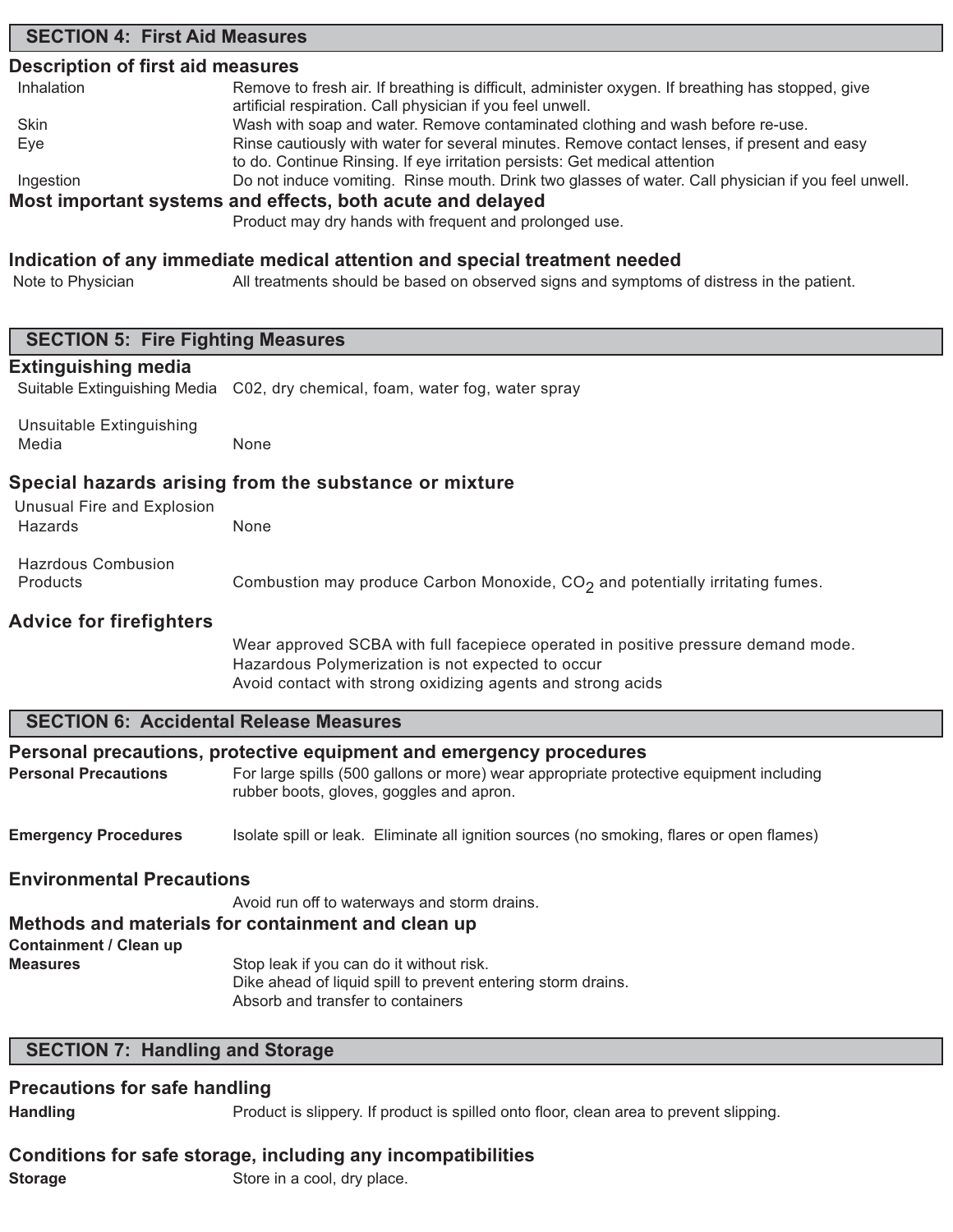# **SECTION 8: Exposure Controls / Personal Protection**

| <b>Exposure Controls</b><br><b>Engineering</b> |                                    |
|------------------------------------------------|------------------------------------|
| <b>Measures / Controls</b>                     | None needed when used as directed. |
| <b>Personal Protective Equipment</b>           | None needed when used as directed. |
| <b>General Industrial Hygiene</b>              |                                    |
| <b>Considerations</b>                          | None needed when used as directed  |

# **SECTION 9: Physical and Chemical Properties**

## **Information on Physical and Chemical Properties**

| <b>Physical Form</b>      | Liquid       | Appearance              | Thin liquid   |
|---------------------------|--------------|-------------------------|---------------|
| Color                     | Purple       | Odor                    | Citrus        |
| <b>Taste</b>              | Data Lacking | <b>Particulate Type</b> | N/A           |
| <b>Particulate Size</b>   | N/A          | <b>Aerosol Type</b>     | N/A           |
| <b>General Properties</b> |              |                         |               |
| <b>Boiling Pt</b>         | 184 F        | <b>Melting Point</b>    | Data Lacking  |
| рH                        | $6.5 - 7.5$  | <b>SG / Density</b>     | $0.96 - 0.98$ |
| <b>Water Solubility %</b> | 100          |                         |               |

| <b>SECTION 10: Stability and Reactivity</b> |                                                                                |  |
|---------------------------------------------|--------------------------------------------------------------------------------|--|
| <b>Reactivity</b>                           |                                                                                |  |
|                                             | No dangerous reaction know under conditions of normal use                      |  |
| <b>Chemical stability</b>                   |                                                                                |  |
|                                             | Stable under normal temperatures and pressures.                                |  |
| Possibility of hazardous reactions          |                                                                                |  |
|                                             | Hazardous polymerization is not expected to occur                              |  |
| <b>Conditions to Avoid</b>                  |                                                                                |  |
|                                             | High temperatures                                                              |  |
| <b>Hazardous Decomposition</b>              |                                                                                |  |
|                                             | Combustion may produce Carbon Monoxide, $CO2$ and potentially irritating fumes |  |

## **SECTION 11: Toxicological Information**

**Acute Toxicity:** Unknown

**Component Information:** See Section 3

| Specific effects              |            |
|-------------------------------|------------|
| <b>Carcinogenic effects:</b>  | None known |
| <b>Mutagenic effects:</b>     | None known |
| <b>Reproductive toxicity:</b> | None known |
| <b>Target organ effects:</b>  | None known |